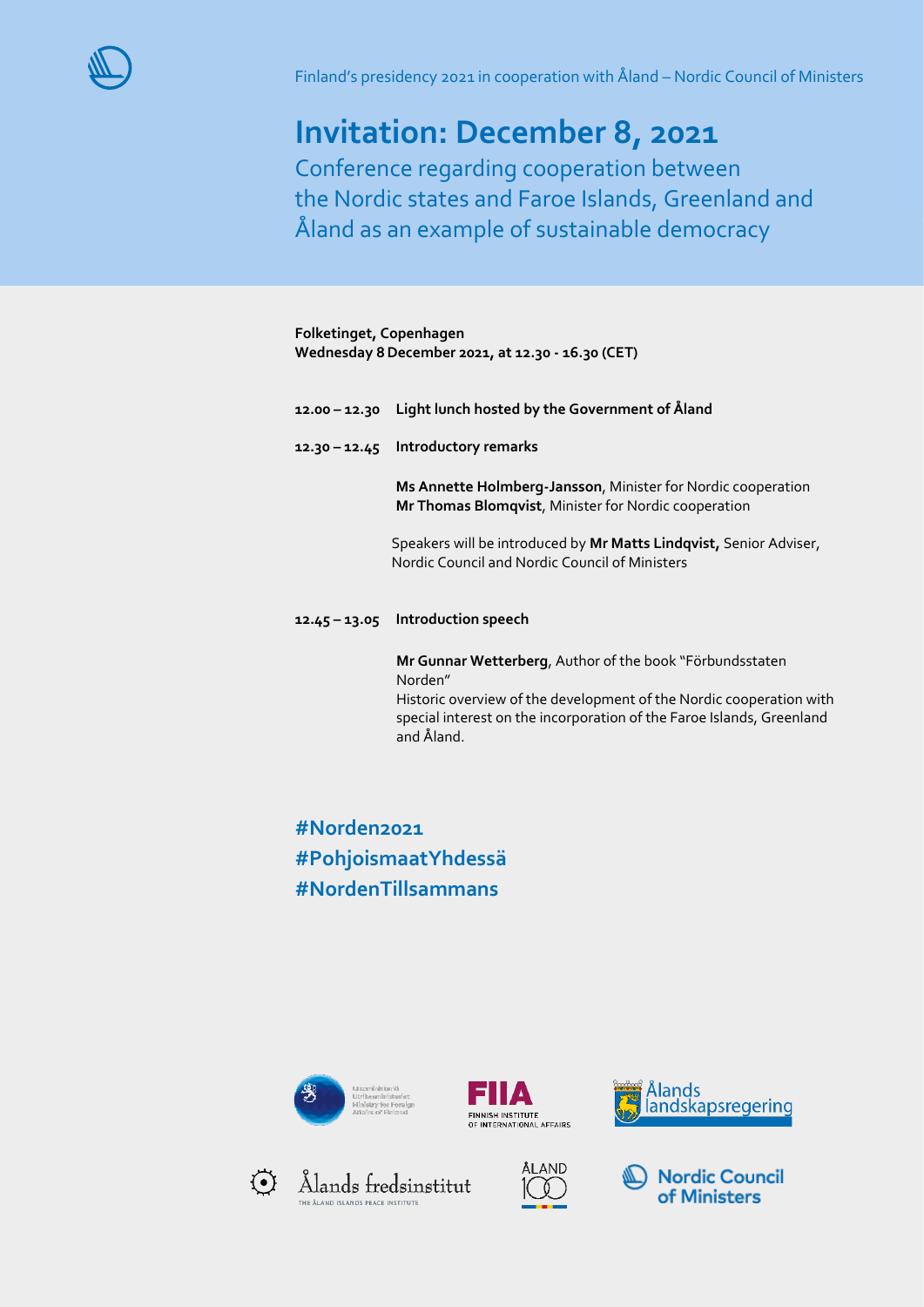# **First Session**

| 13.05-13.20      | Ms Sia Spiliopoulou Åkermark, Director, Åland Islands Peace Institute<br>Presentation of the report on the participation of the Faroe Islands,<br>Greenland and Åland and their contribution to the Nordic cooperation                                                                                                                                                                                                                                                                                                                       |
|------------------|----------------------------------------------------------------------------------------------------------------------------------------------------------------------------------------------------------------------------------------------------------------------------------------------------------------------------------------------------------------------------------------------------------------------------------------------------------------------------------------------------------------------------------------------|
| 13.20-13.50      | Panel discussion regarding the Nordic council of ministers'<br>cooperation today with special interest on cooperation with the Faroe<br>Islands, Greenland and Åland. What have the impacts<br>been on the Nordic cooperation?                                                                                                                                                                                                                                                                                                               |
| <u>Speakers:</u> | Mr Thomas Blomqvist, Minister for Nordic cooperation in Finland,<br>Chairman of the Nordic Council of Ministers<br>Ms Sia Spiliopoulou Åkermark, Director, Åland Islands Peace<br>Institute<br>Mr Bertel Haarder, President of the Nordic Council<br>Ms Annette Holmberg-Jansson, Minister for Nordic cooperation<br>in Åland<br>Mr Petur Petersen, Head of Nordic Cooperation, Government of the<br>Faroe Islands                                                                                                                           |
|                  | Moderator: Mr Matti Pesu, Senior Research Fellow, Finnish Institute<br>of International Affairs<br>Questions from the floor allowed.                                                                                                                                                                                                                                                                                                                                                                                                         |
| $13.50 - 14.10$  | <b>Coffee break</b>                                                                                                                                                                                                                                                                                                                                                                                                                                                                                                                          |
| $14.10 - 14.50$  | Panel discussion regarding the Nordic council of ministers'<br>cooperation today with special interest on how the Faroe Islands,<br>Greenland and Åland can contribute to social and<br>environmental sustainability.                                                                                                                                                                                                                                                                                                                        |
| <u>Speakers:</u> | Mr Audunn Atlason, former member of the Nordic Committee for Co-<br>operation, Ambassador of Iceland to Finland<br>Ms Paula Lehtomäki, Secretary General, Nordic Council of Ministers<br>Mr Flemming Møller Mortensen, Minister for Nordic cooperation,<br>Denmark<br>Mr Kalistat Lund, Minister for Nordic Cooperation, Greenland<br>Mr Alfons Röblom, Minister of Environment, Energy and<br><b>Higher Education</b><br>Ms Ella Turta Secretary General, ReGeneration 2030<br>Moderator: Ms Vava Lunabba, Chairman of the expert Group for |
|                  | Sustainable Development<br>Questions from the floor allowed.                                                                                                                                                                                                                                                                                                                                                                                                                                                                                 |
| $14.50 - 15.10$  | Coffee break                                                                                                                                                                                                                                                                                                                                                                                                                                                                                                                                 |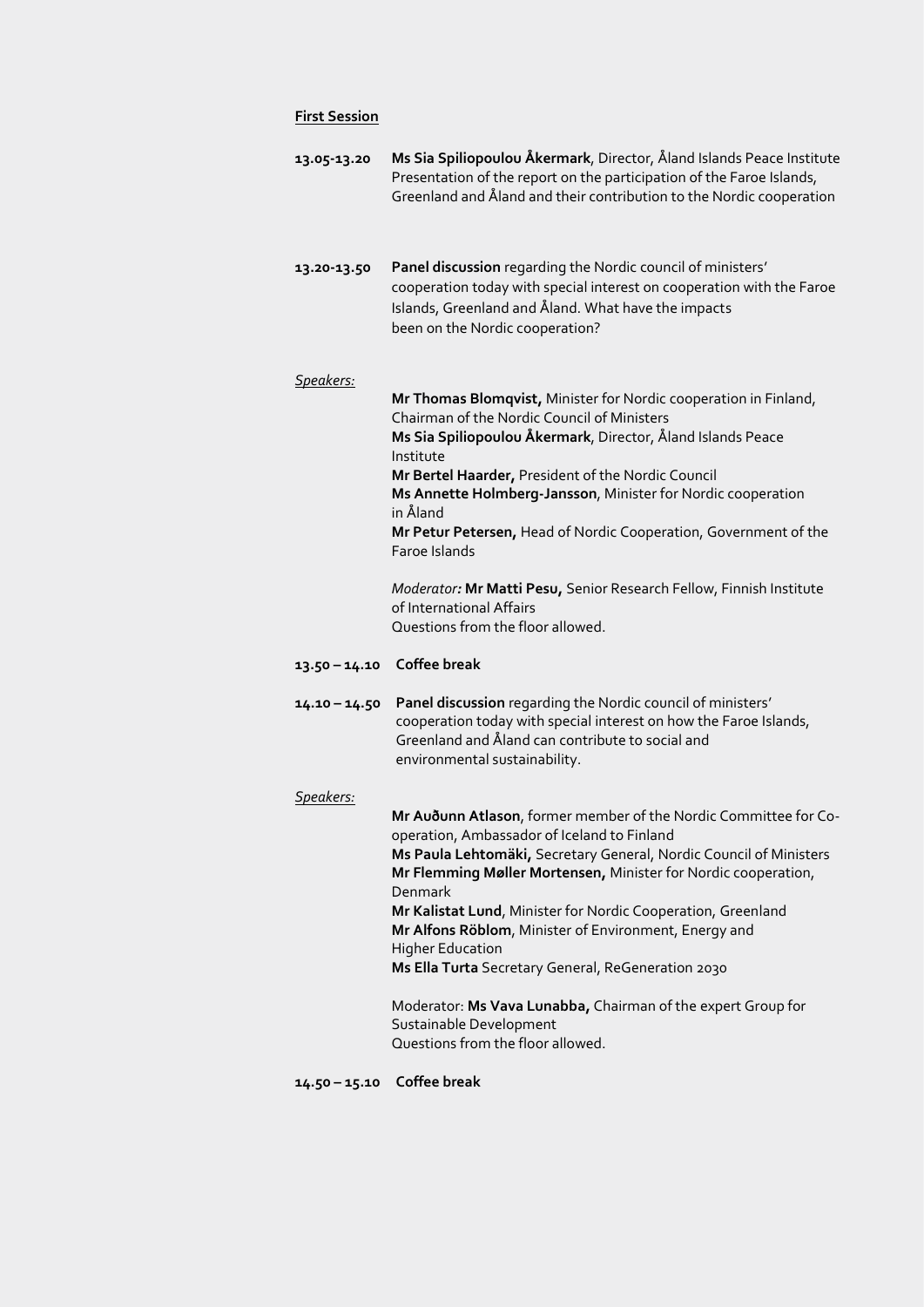# **Second session**

- **15.10 - 15.20** Keynote speech, **President Tarja Halonen**, Finland, Cooperation between the Nordic states and Faroe Islands, Greenland and Åland as an example of sustainable democracy
- **15.20 - 15.30** Keynote speech, **Ms Ilze Brands Kehris**, Assistant Secretary-General for Human Rights, UN, global perspective on the Nordic cooperation with special interest on cooperation with the Faroe Islands, Greenland and Åland
- **15.30 - 16.10 Panel discussion** regarding the global perspective on the Nordic cooperation with special interest on cooperation with the Faroe Islands, Greenland and Åland. Are there lessons to be learnt globally?

#### *Speakers:*

**President Tarja Halonen,** Finland **Ms Natuk Lund Olsen**, Head of Department, Government of Greenland **Mr Harry Jansson**, Deputy Head of the Åland Government **Mr Michael Keating,** Professor at University of Aberdeen **Ms Ilze Brands Kehris,** Assistant Secretary-General for Human Rights, UN

> Moderator: **Ms Kristina Háfoss,** Secretary General, Nordic Council

**16.10 – 16.30 Closure of the Conference** Concluding remarks **Mr Bertel Haarder,** President of the Nordic Council

**#Norden2021 #PohjoismaatYhdessä #NordenTillsammans**